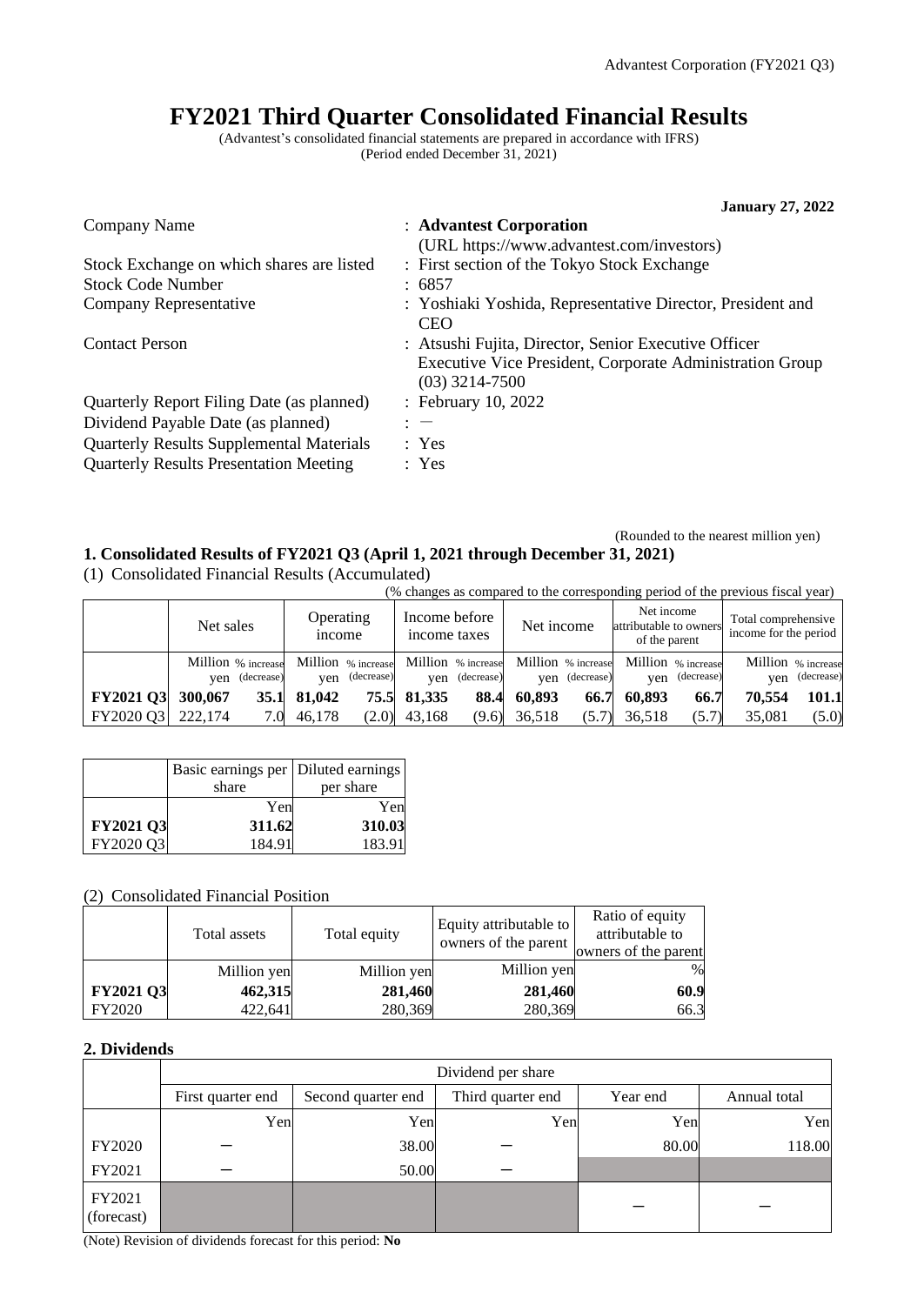(% changes as compared to the previous fiscal year)

### **3. Projected Results for FY2021 (April 1, 2021 through March 31, 2022)**

|        |           |                    |                  |                    |                               |                    |        |                    |         | 70 Changes as compared to the previous risear year. |
|--------|-----------|--------------------|------------------|--------------------|-------------------------------|--------------------|--------|--------------------|---------|-----------------------------------------------------|
|        | Net sales |                    | Operating income |                    | Income before<br>income taxes |                    |        | Net income         |         | Net income attributable<br>to owners of the parent  |
|        |           | Million % increase |                  | Million % increase |                               | Million % increase |        | Million % increase | Million | % increase                                          |
|        |           | ven (decrease)     | ven              | (decrease)         |                               | yen (decrease)     |        | yen (decrease)     | ven     | (decrease)                                          |
| FY2021 | 410,000   | 31.1               | 115,000          | 62.6               | 115,000                       | 65.2               | 86,300 | 23.7               | 86,300  | 23.7                                                |

(Note) Revision of earnings forecast for this period: **Yes**

For details, please refer to the (4) Outlook, page 5.

### **4. Others**

- (1) Material changes in subsidiaries during this period (changes in scope of consolidation resulting from changes in subsidiaries): None
- (2) Changes in accounting policies and accounting estimates
	- 1) Changes in accounting policies required by IFRS: None
	- 2) Changes arising from factors other than 1: None
	- 3) Changes in accounting estimates: None
- (3) Number of issued and outstanding share (ordinary share):
	- 1) Number of issued and outstanding share at the end of each fiscal period (including treasury share): FY2021 Q3 199,542,265 shares; FY2020 199,566,770 shares.
	- 2) Number of treasury share at the end of each fiscal period:
	- FY2021 Q3 7,235,373 shares; FY2020 3,132,075 shares.
	- 3) Average number of outstanding share for each period (cumulative term):
	- FY2021 Q3 195,408,739 shares; FY2020 Q3 197,495,822 shares.

(Note) Advantest's share (FY2021 Q3 426,227 shares, FY2020 694,832 shares), which is being kept as performance-based stock remuneration in trust account, is included in the number of treasury share at the end of each fiscal period. Shares used for stock remuneration plans are considered in calculating average number of outstanding share for each period.

#### **Status of Quarterly Review Procedures**

This quarterly financial results report is not subject to quarterly review procedures by independent auditors.

#### **Explanation on the Appropriate Use of Future Earnings Projections and Other Special Instructions**

This document contains "forward-looking statements" that are based on Advantest's current expectations, estimates and projections. These statements include, among other things, the discussion of Advantest's business strategy, outlook and expectations as to market and business developments, production and capacity plans. Generally, these forward-looking statements can be identified by the use of forward-looking terminology such as "anticipate," "believe," "estimate," "expect," "intend," "project," "should" and similar expressions. Forward-looking statements are subject to known and unknown risks, uncertainties and other factors that may cause Advantest's actual results, levels of activity, performance or achievements to be materially different from those expressed or implied by such forward-looking statements.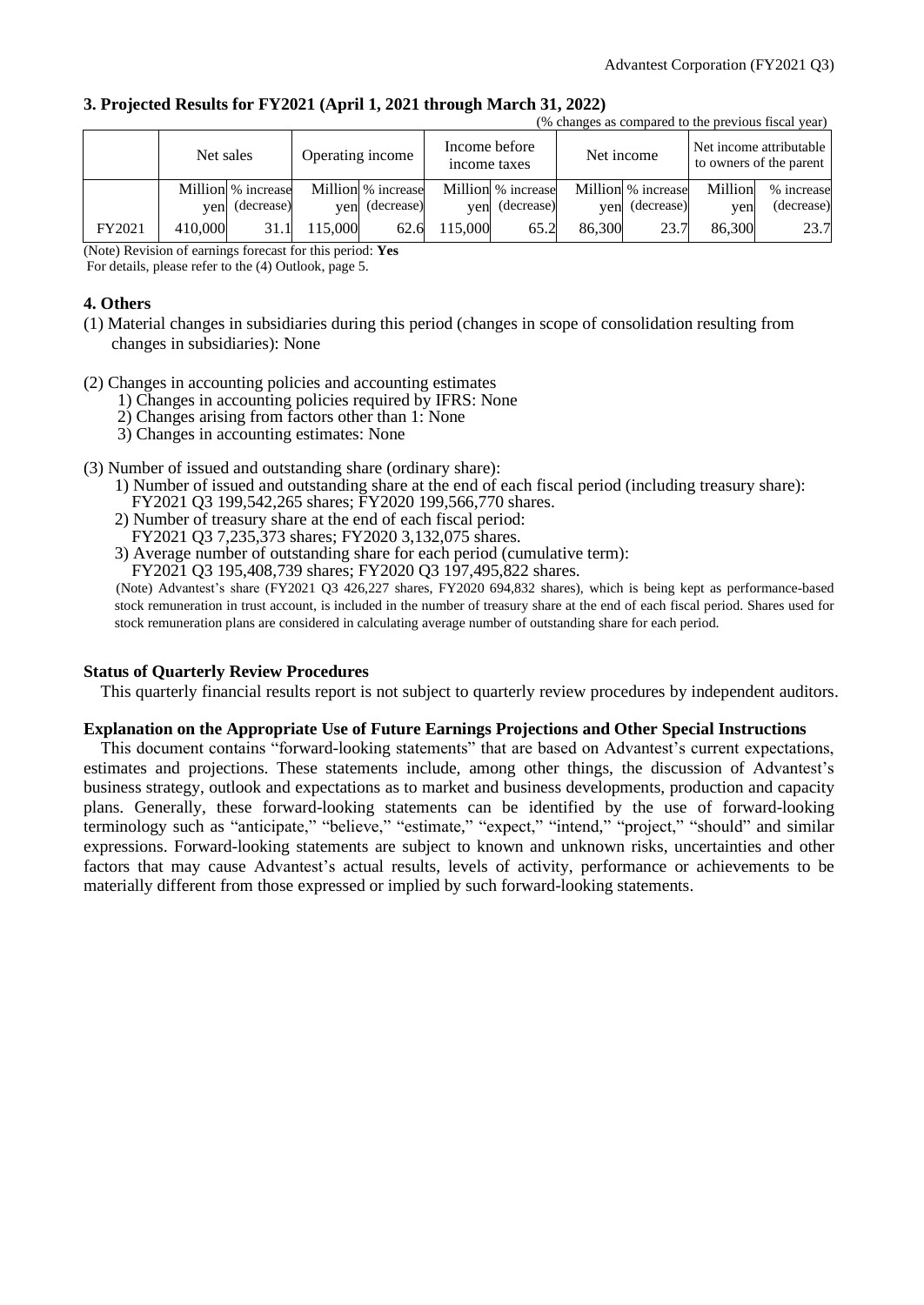## **Contents**

|    |                                                                                                                                    | P. 2  |
|----|------------------------------------------------------------------------------------------------------------------------------------|-------|
|    |                                                                                                                                    | P. 2  |
|    |                                                                                                                                    | P. 4  |
|    |                                                                                                                                    | P. 4  |
|    | $(4)$ Outlook $\cdots$ $\cdots$ $\cdots$ $\cdots$ $\cdots$ $\cdots$ $\cdots$ $\cdots$ $\cdots$ $\cdots$ $\cdots$ $\cdots$ $\cdots$ | P. 5  |
| 2. |                                                                                                                                    | P. 6  |
|    | (1) Condensed Consolidated Statement of Financial Position ······················                                                  | P. 6  |
|    | (2) Condensed Consolidated Statement of Profit or Loss and Condensed Consolidated                                                  |       |
|    |                                                                                                                                    | P. 8  |
|    |                                                                                                                                    | P. 11 |
|    | (4) Condensed Consolidated Statement of Cash Flows                                                                                 | P. 12 |
|    | (5) Notes to the Condensed Consolidated Financial Statements                                                                       | P. 13 |
|    |                                                                                                                                    | P 13  |
|    |                                                                                                                                    | P. 13 |
|    |                                                                                                                                    |       |
|    | FY2021 Third Quarter Consolidated Financial Results Overview ···················                                                   | P. 15 |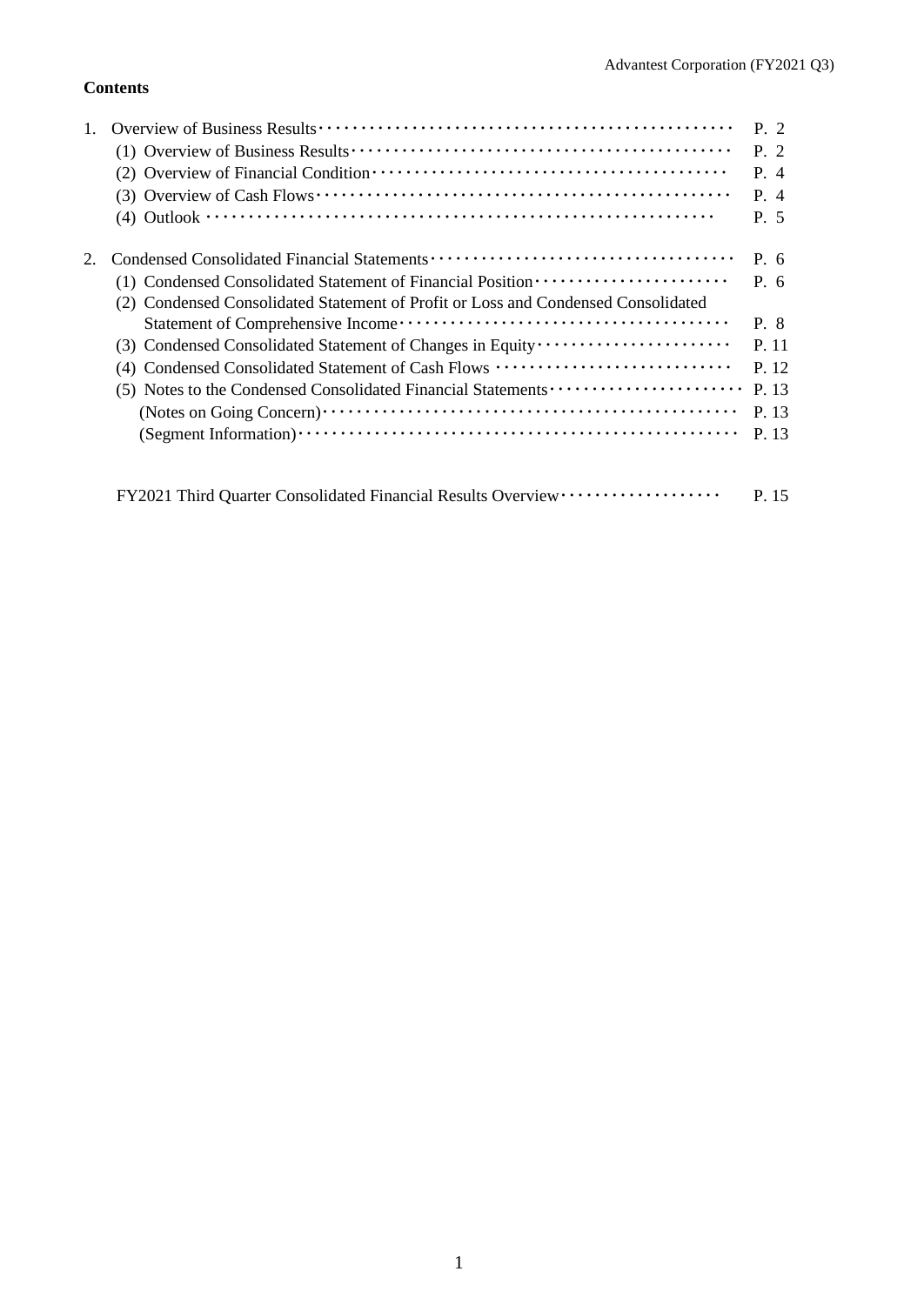$(in$  billion  $van$ 

### 1. Overview of Business Results

#### (1) Overview of Business Results

Consolidated Financial Results of FY2021 Q3 (April 1, 2021 through December 31, 2021)

|                            |                                        |                                        | (III UHHOII YEII)                                                                                   |
|----------------------------|----------------------------------------|----------------------------------------|-----------------------------------------------------------------------------------------------------|
|                            | Nine months ended<br>December 31, 2020 | Nine months ended<br>December 31, 2021 | As compared to the<br>corresponding period of<br>the previous<br>fiscal year<br>increase (decrease) |
| Orders received            | 220.7                                  | 501.3                                  | 2.3 times                                                                                           |
| Net sales                  | 222.2                                  | 300.1                                  | 35.1%                                                                                               |
| Operating income           | 46.2                                   | 81.0                                   | 75.5%                                                                                               |
| Income before income taxes | 43.2                                   | 81.3                                   | 88.4%                                                                                               |
| Net income                 | 36.5                                   | 60.9                                   | 66.7%                                                                                               |

During Advantest's nine-month period ended December 31, 2021, and especially in the second half of the calendar year, the global economy was burdened by the spread of new COVID-19 variants, prolonged shortages of materials and components, including semiconductors, and price pressures. However, vaccine uptake has accelerated the return to normal, especially in developed economies, and overall, the world has recovered from the historic recession triggered by the response to the COVID-19 pandemic.

In the semiconductor market, demand for semiconductors related to data centers, AI, and personal computers remained firm, thanks to demand for at-home consumption and the ongoing digitalization of society overall. In addition, semiconductors for smartphones have become even more sophisticated, and demand increased in response to continued 5G smartphone performance evolution and higher sales volumes. Moreover, the noted shortage of semiconductors for automobiles, industrial equipment, and consumer electronics, arising from the post-Covid economic recovery, spurred active investment in production capacity increases for various semiconductors as well as in advanced technology.

In response to these industry trends, demand for semiconductor test equipment continued to grow. In particular, test demand for high-end SoC semiconductors for data centers and smartphones grew strongly, driving the expansion of the semiconductor test equipment market.

In this environment, Advantest steadily captured the expanding demand for semiconductor test equipment by leveraging our broad product portfolio and our global sales and support network, which are among our greatest strengths. On the other hand, as the semiconductor shortage is affecting a broad range of supply chains, Advantest is facing unprecedented difficulties in terms of parts procurement.

As a result of the above, orders received were (Y) 501.3 billion (2.3 times increase in the corresponding period in the previous fiscal year), net sales were (Y) 300.1 billion (35.1% increase in comparison to the corresponding period in the previous fiscal year), operating income was (Y) 81.0 billion (75.5% increase in comparison to the corresponding period in the previous fiscal year), income before income taxes was (Y) 81.3 billion (88.4% increase in comparison to the corresponding period in the previous fiscal year) and net income was (Y) 60.9 billion (66.7% increase in comparison to the corresponding period in the previous fiscal year). Despite our present procurement challenges, all the above results reached record highs for this nine-month period.

Average currency exchange rates in the nine-month period ended December 31, 2021 were 1 USD to 111 JPY (107 JPY in the corresponding period of the previous fiscal year) and 1 EUR to 131 JPY (122 JPY in the corresponding period). The percentage of net sales to overseas customers was 96.1% (95.4% in the corresponding period of the previous fiscal year).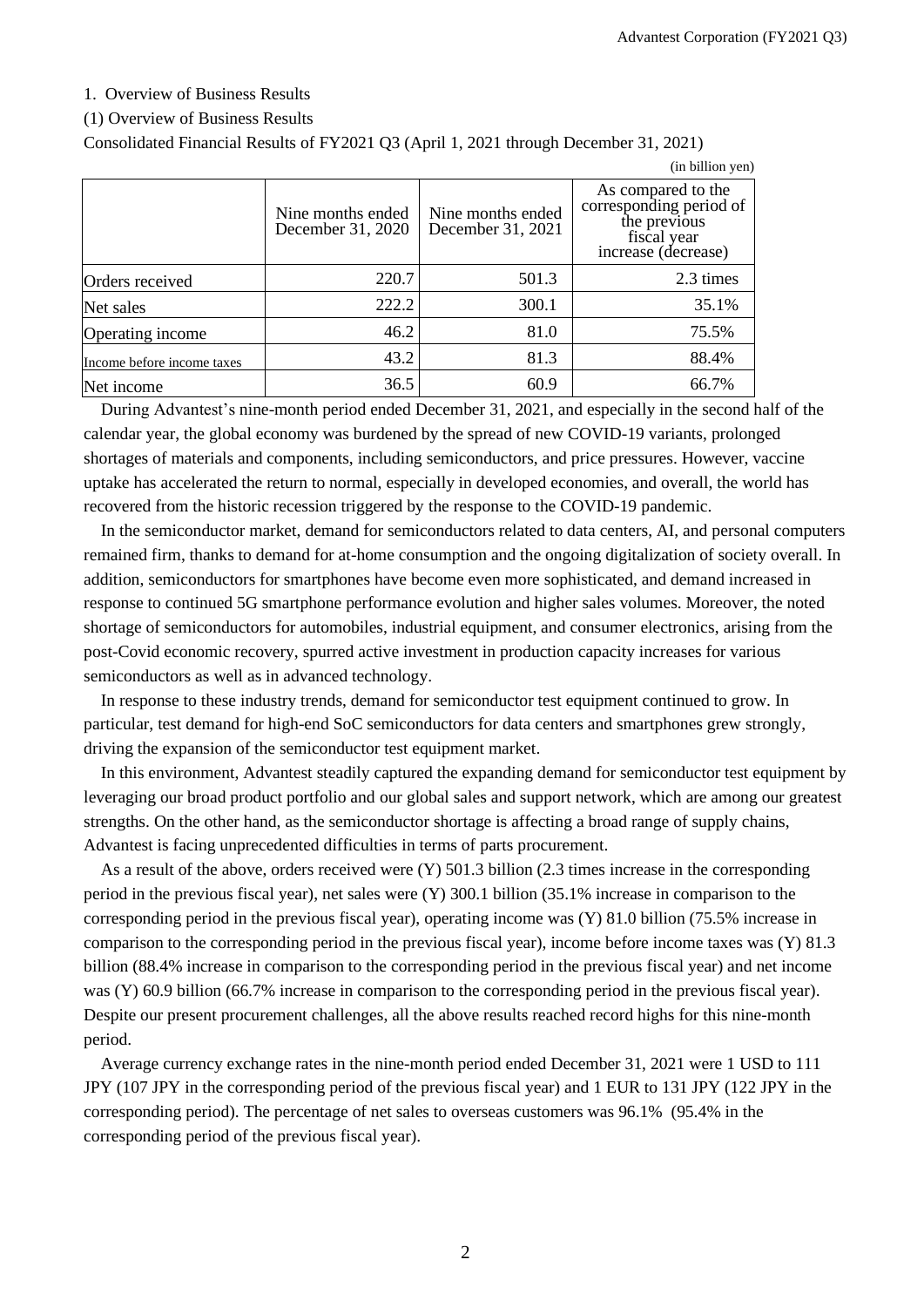|                 |                                        |                                        | (in billion yen)                                                                                    |
|-----------------|----------------------------------------|----------------------------------------|-----------------------------------------------------------------------------------------------------|
|                 | Nine months ended<br>December 31, 2020 | Nine months ended<br>December 31, 2021 | As compared to the<br>corresponding period of<br>the previous<br>fiscal year<br>increase (decrease) |
| Orders received | 154.0                                  | 388.3                                  | 2.5 times                                                                                           |
| Net sales       | 142.1                                  | 207.6                                  | 46.2%                                                                                               |
| Segment income  | 41.1                                   | 74.4                                   | 81.2%                                                                                               |

Conditions of business segments are described below. <Semiconductor and Component Test System Segment>

In this segment, orders for SoC semiconductor test equipment dramatically increased amidst customers' plans for further miniaturization and improvement of high-end SoC semiconductors such as application processors and HPC (high performance computing) devices, and expanding investment in supply capacity as a response to semiconductor shortages. Orders for memory semiconductor test equipment also increased steadily as the performance of memory semiconductors continued to improve. On the other hand, although Advantest strove to secure sufficient components to keep up with the rapid increase in orders, we were forced to extend product lead times due to the shortage of semiconductors.

As a result of the above, orders received were (Y) 388.3 billion (2.5 times increase in comparison to the corresponding period in the previous fiscal year), net sales were (Y) 207.6 billion (46.2% increase in comparison to the corresponding period in the previous fiscal year), and segment income was (Y) 74.4 billion (81.2% increase in comparison to the corresponding period in the previous fiscal year).

 $<$  Mechatronics System Segment $>$ 

|                 |                                        |                                        | (in billion yen)                                                                                    |
|-----------------|----------------------------------------|----------------------------------------|-----------------------------------------------------------------------------------------------------|
|                 | Nine months ended<br>December 31, 2020 | Nine months ended<br>December 31, 2021 | As compared to the<br>corresponding period of<br>the previous<br>fiscal year<br>increase (decrease) |
| Orders received | 29.5                                   | 43.0                                   | 45.4%                                                                                               |
| Net sales       | 30.1                                   | 31.8                                   | 5.7%                                                                                                |
| Segment income  | 4.8                                    | 4.9                                    | 3.3%                                                                                                |

In this segment, orders for device interface products, test handlers, and nanotechnology products increased due to strong customer motivation to invest in semiconductor test equipment and wider adoption of EUV lithography technology. In terms of sales, our product mix improved.

As a result of the above, orders received were (Y) 43.0 billion (45.4% increase in comparison to the corresponding period in the previous fiscal year), net sales were (Y) 31.8 billion (5.7% increase in comparison to the corresponding period in the previous fiscal year), and segment income was (Y) 4.9 billion (3.3% increase in comparison to the corresponding period in the previous fiscal year). A gain of approximately (Y) 2.5 billion from the transfer of Advantest's probe card business was included in the segment income of the corresponding period of the previous fiscal year.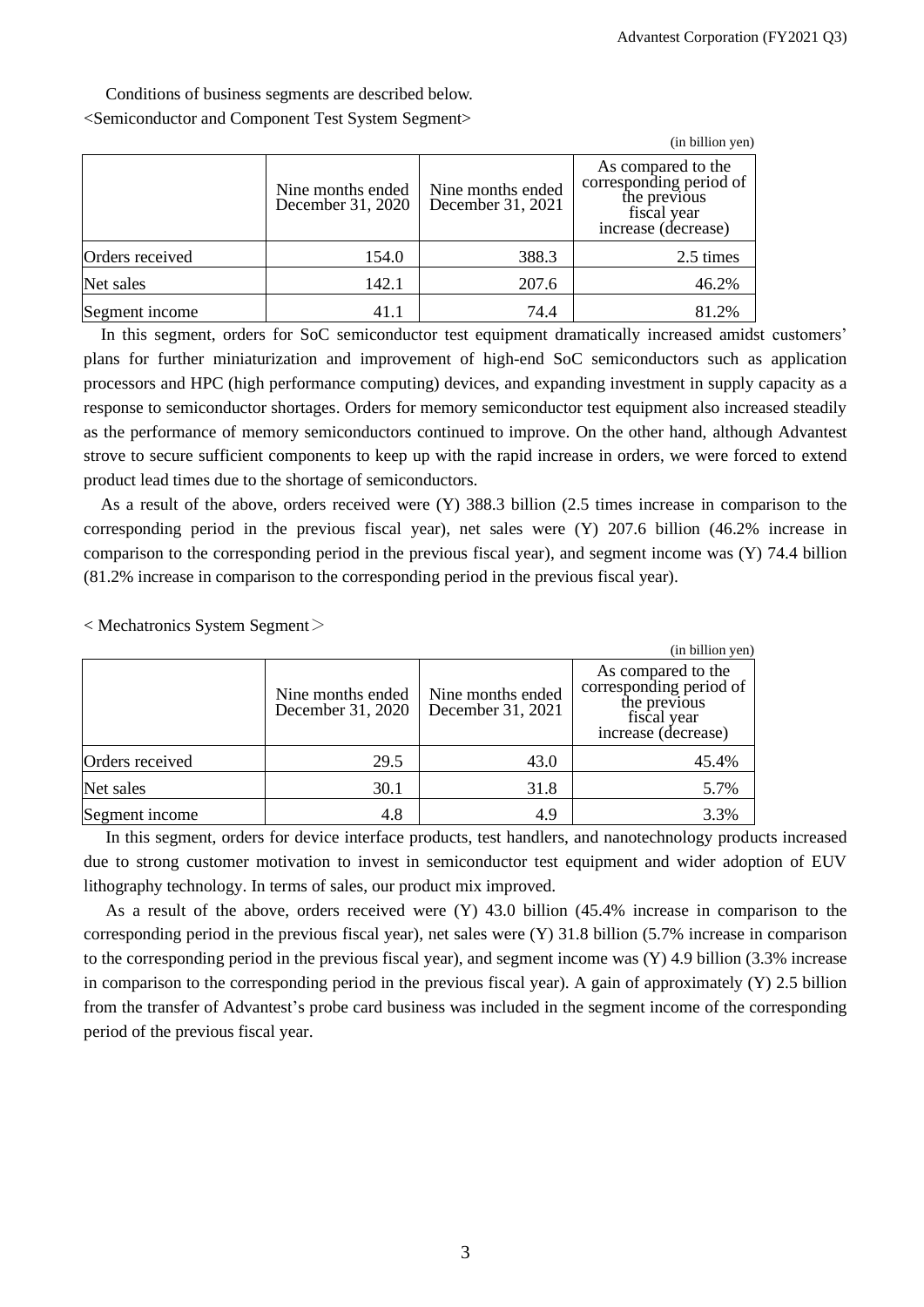|                 |                                        |                                        | (in billion yen)                                                                                    |
|-----------------|----------------------------------------|----------------------------------------|-----------------------------------------------------------------------------------------------------|
|                 | Nine months ended<br>December 31, 2020 | Nine months ended<br>December 31, 2021 | As compared to the<br>corresponding period of<br>the previous<br>fiscal year<br>increase (decrease) |
| Orders received | 37.6                                   | 70.1                                   | 86.3%                                                                                               |
| Net sales       | 50.5                                   | 60.7                                   | 20.0%                                                                                               |
| Segment income  | 8.1                                    | 12.5                                   | 54.3%                                                                                               |

In this segment, demand for system-level test products grew significantly amidst strong data center investment and smartphone performance gains. In addition, as our installed base grew, the demand for maintenance services continued at a high level.

As a result of the above, orders received were (Y) 70.1 billion (86.3% increase in comparison to the corresponding period in the previous fiscal year), net sales were (Y) 60.7 billion (20.0% increase in comparison to the corresponding period in the previous fiscal year), and segment income was (Y) 12.5 billion (54.3% increase in comparison to the corresponding period in the previous fiscal year).

#### (2) Overview of Financial Condition

Total assets at December 31, 2021 amounted to (Y) 462.3 billion, an increase of (Y) 39.7 billion compared to the fiscal year ended March 31, 2021. This was primarily attributable to increases of (Y) 26.1 billion in goodwill and intangible assets, net, (Y) 21.5 billion in inventories, (Y) 5.7 billion in other financial assets due to increases in investment securities, and (Y) 5.3 billion in trade and other receivables, offset by a decrease of (Y) 27.5 billion in cash and cash equivalents. The amount of total liabilities was (Y) 180.9 billion, an increase of (Y) 38.6 billion compared to the fiscal year ended March 31, 2021. This was primarily attributable to increases of (Y) 28.7 billion in short-term borrowings and (Y) 8.3 billion in income tax payables. Total equity was (Y) 281.5 billion. Ratio of equity attributable to owners of the parent was 60.9%, a decrease of 5.4 percentage points from March 31, 2021. This was primarily attributable to increases of (Y) 43.0 billion in treasury shares and (Y) 28.7 billion in short-term borrowings.

### (3) Overview of Cash Flows

Cash and cash equivalents held at December 31, 2021 were (Y) 121.7 billion, a decrease of (Y) 27.5 billion from March 31, 2021. Significant cash flows during the nine months period of this fiscal year and details are described below.

Net cash provided by operating activities was (Y) 56.3 billion (net cash inflow of (Y) 28.4 billion in the corresponding period of the previous fiscal year). This amount was primarily attributable to an increase of (Y) 20.1 billion in inventories, income taxes paid of (Y) 14.3 billion and adjustments of non-cash items such as depreciation and amortization in addition to the income before income taxes of (Y) 81.3 billion.

Net cash used in investing activities was (Y) 41.2 billion (net cash outflow of (Y) 13.0 billion in the corresponding period of the previous fiscal year). This amount was primarily attributable to acquisition of subsidiaries in the amount of (Y) 29.0 billion and purchases of property, plant and equipment in the amount of (Y) 11.8 billion.

Net cash used in financing activities was (Y) 43.7 billion (net cash outflow of (Y) 30.1 billion in the corresponding period of the previous fiscal year). This amount was primarily attributable to purchase of treasury shares of (Y) 45.8 billion.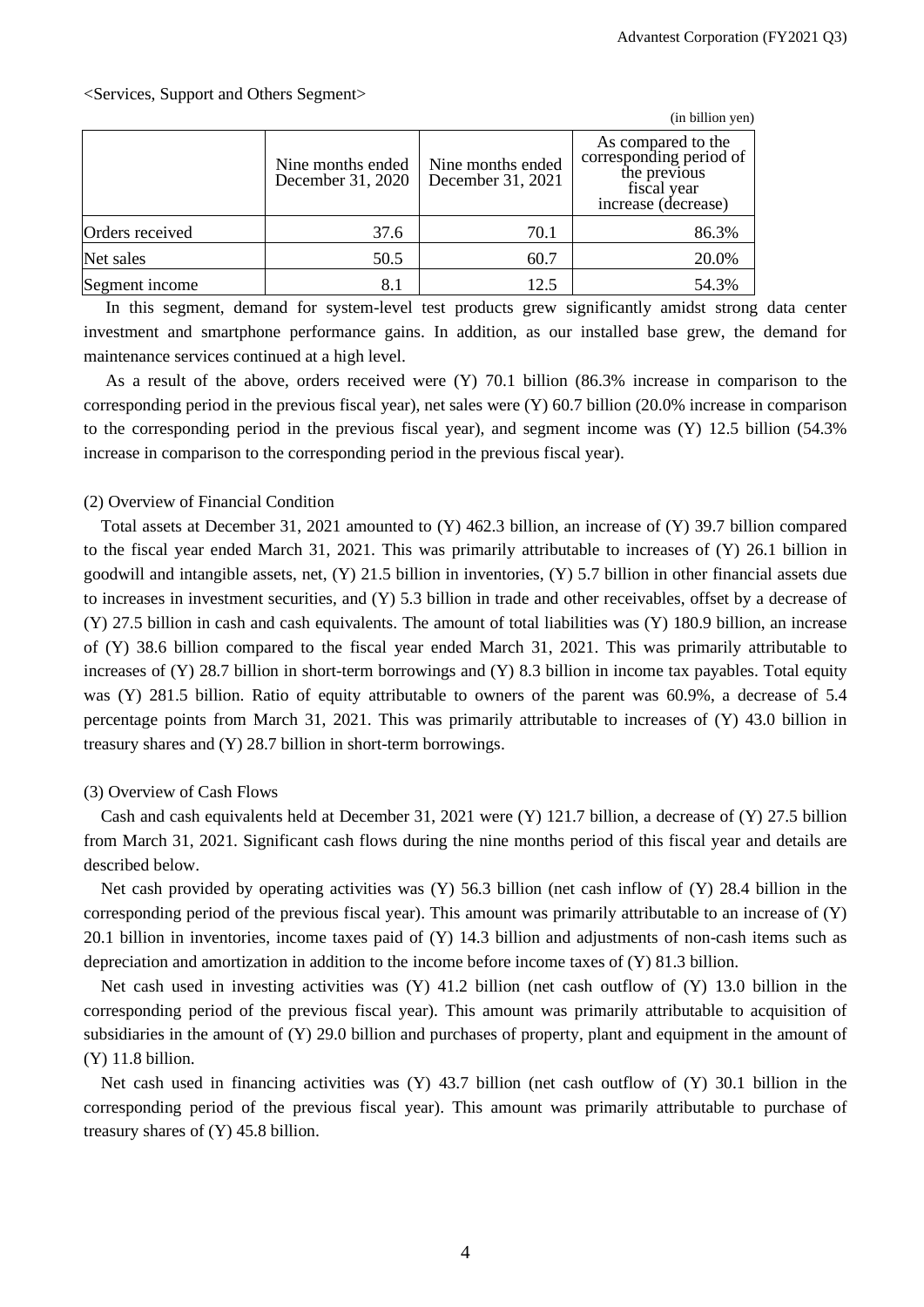### (4) Outlook

Looking at our market environment going forward, Advantest anticipates a continuous expansion of semiconductor test demand due to factors such as further growth of semiconductor demand driven by higher volumes of data processing and communications, higher semiconductor functionality, and increasing social requirements for semiconductor reliability, as set forth in our second mid-term management plan, announced in May 2021. Amid high expectations for the flagship applications of the digital revolution, such as the "Metaverse," and support for carbon-neutral measures, technologies that improve energy efficiency are becoming more important. Taking all of this together, Advantest expects the favorable environment for semiconductors and related markets to continue in the short and medium to long term, and Advantest anticipates further growth in the semiconductor test equipment market in 2022.

Based on this market outlook and business results for the nine-month period ended December 31, 2021, Advantest has revised our full-year consolidated business results forecast for FY2021 upwards, as follows. Orders received, (Y) 650.0 billion (was (Y) 565.0 billion in our forecast announced in October 2021); net sales, (Y) 410.0 billion (was (Y) 400.0 billion), operating income and income before income taxes, both (Y) 115.0 billion (both were (Y) 105.0 billion); net income, (Y) 86.3 billion (was (Y) 78.8 billion). Our earnings forecast for the fourth quarter of the current fiscal year is based on exchange rate assumptions of 1 USD to 115 JPY and 1 EUR to 130 JPY.

Regarding the impact of COVID-19, although business restrictions continue due to limitations on human movement and logistical bottlenecks, Advantest recognized a negligible impact on our business results in the nine-month period ended December 31, 2021. However, a good deal of uncertainty remains in the global economy and our business environment due to the spread of COVID-19 variants, the ongoing shortage of semiconductors, geopolitical risks, and the risk of natural disasters. Advantest will respond flexibly to changes in our external environment, with the immediate stabilization of parts procurement as a priority, and strive to achieve the targets set forth in our second mid-term management plan while promoting the strategic measures described by the plan.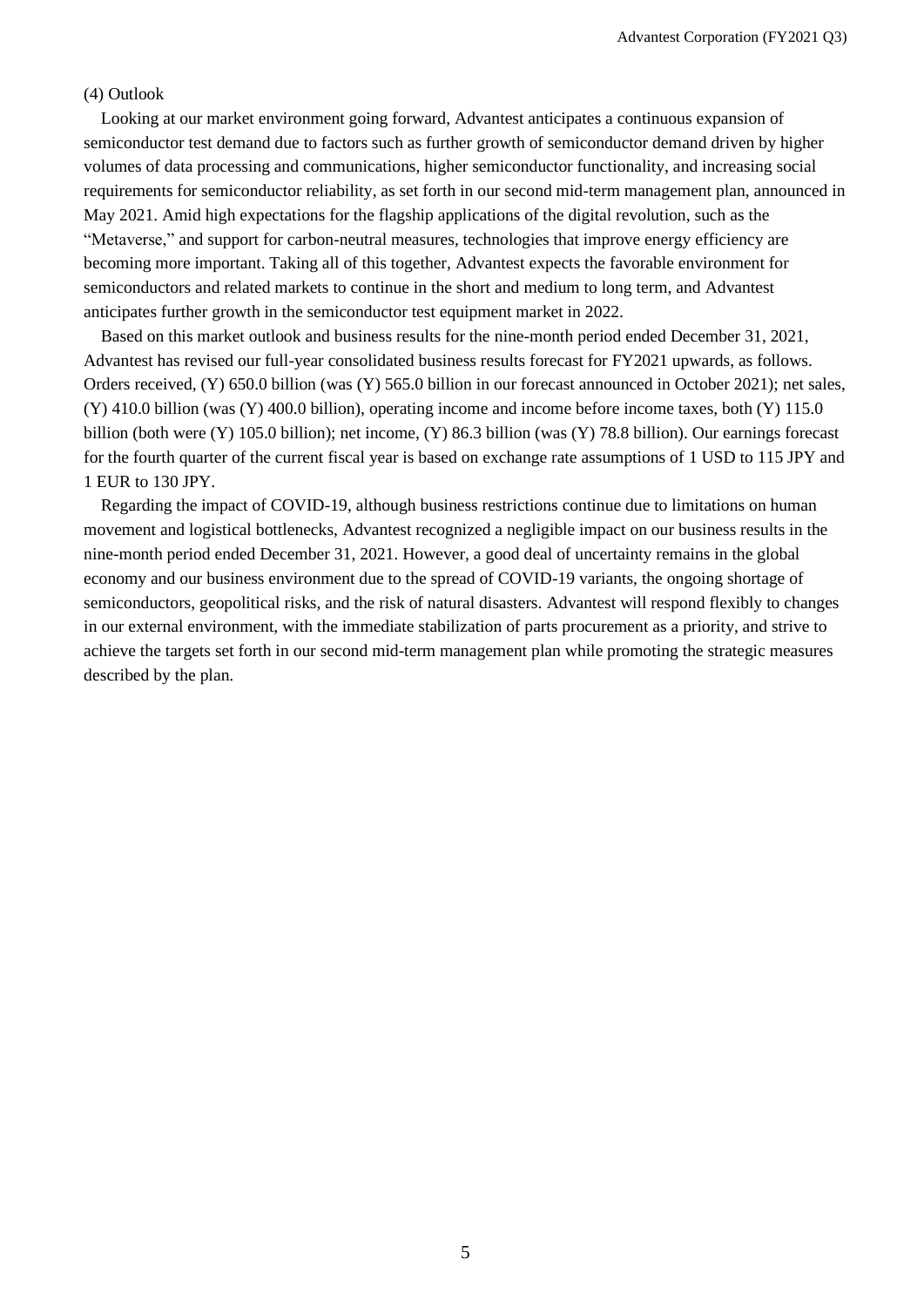## 2. Condensed Consolidated Financial Statements

(1) Condensed Consolidated Statement of Financial Position

|                                     |                | Millions of Yen   |
|-------------------------------------|----------------|-------------------|
|                                     | As of          | As of             |
|                                     | March 31, 2021 | December 31, 2021 |
| Assets                              |                |                   |
| Current assets                      |                |                   |
| Cash and cash equivalents           | 149,164        | 121,713           |
| Trade and other receivables         | 57,028         | 62,306            |
| Inventories                         | 64,340         | 85,827            |
| Other current assets                | 8,563          | 12,260            |
| Subtotal                            | 279,095        | 282,106           |
| Assets held for sale                |                | 188               |
| Total current assets                | 279,095        | 282,294           |
| Non-current assets                  |                |                   |
| Property, plant and equipment, net  | 41,613         | 46,867            |
| Right-of-use assets                 | 11,668         | 10,921            |
| Goodwill and intangible assets, net | 54,543         | 80,664            |
| Other financial assets              | 10,211         | 15,953            |
| Deferred tax assets                 | 25,242         | 25,226            |
| Other non-current assets            | 269            | 390               |
| Total non-current assets            | 143,546        | 180,021           |
| Total assets                        | 422,641        | 462,315           |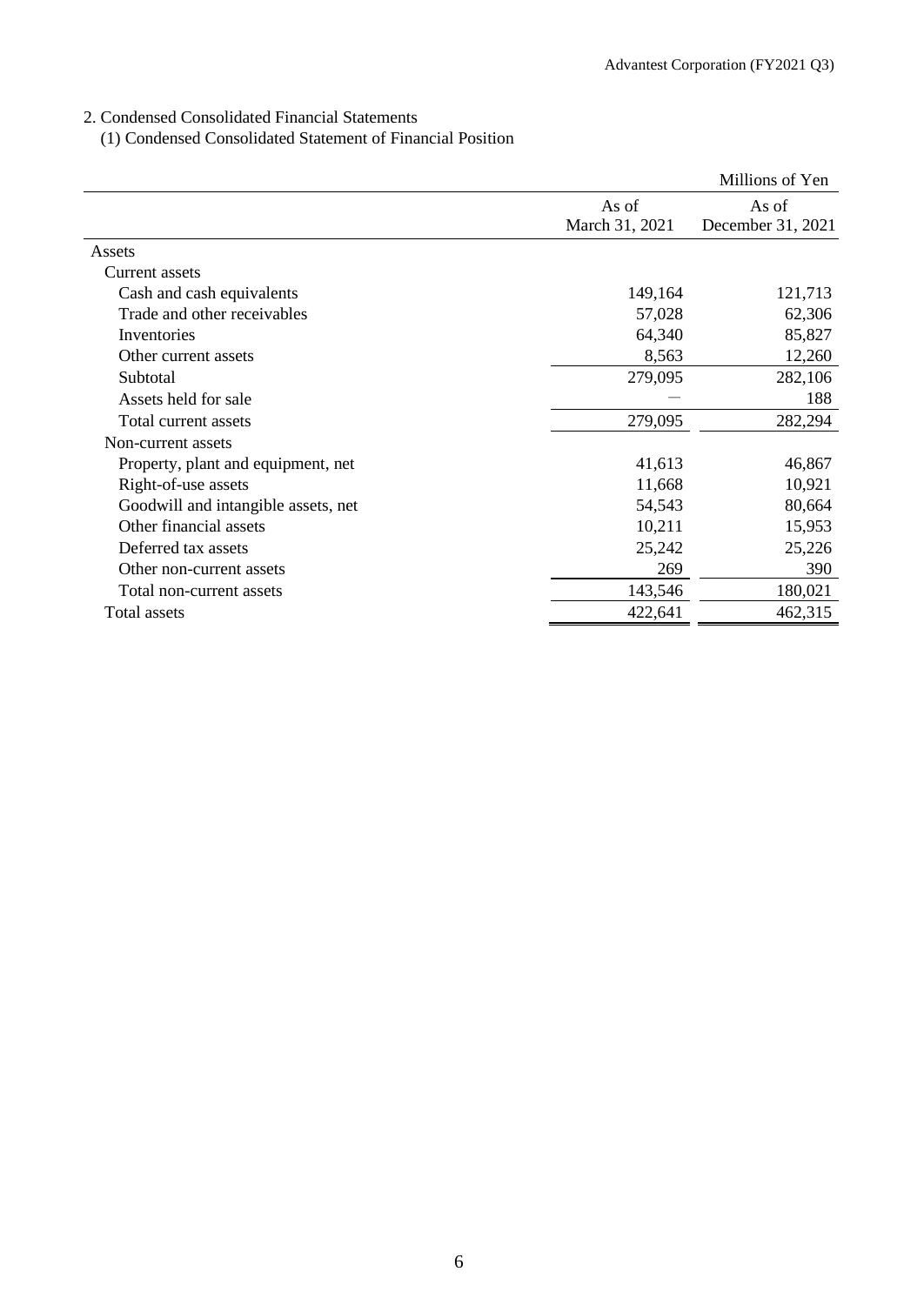|                                | Advantest Corporation (FY2021 Q3) |                   |  |  |
|--------------------------------|-----------------------------------|-------------------|--|--|
|                                |                                   | Millions of Yen   |  |  |
|                                | As of                             | As of             |  |  |
|                                | March 31, 2021                    | December 31, 2021 |  |  |
| Liabilities and Equity         |                                   |                   |  |  |
| Liabilities                    |                                   |                   |  |  |
| <b>Current liabilities</b>     |                                   |                   |  |  |
| Trade and other payables       | 58,558                            | 56,800            |  |  |
| Short-term borrowings          |                                   | 28,738            |  |  |
| Income tax payables            | 8,619                             | 16,968            |  |  |
| Provisions                     | 4,058                             | 6,164             |  |  |
| Lease liabilities              | 2,486                             | 2,668             |  |  |
| Other financial liabilities    | 3,509                             | 6,889             |  |  |
| Other current liabilities      | 12,581                            | 19,444            |  |  |
| Total current liabilities      | 89,811                            | 137,671           |  |  |
| Non-current liabilities        |                                   |                   |  |  |
| Lease liabilities              | 9,364                             | 8,460             |  |  |
| Retirement benefit liabilities | 36,891                            | 28,787            |  |  |
| Deferred tax liabilities       | 4,473                             | 4,187             |  |  |
| Other non-current liabilities  | 1,733                             | 1,750             |  |  |
| Total non-current liabilities  | 52,461                            | 43,184            |  |  |
| <b>Total liabilities</b>       | 142,272                           | 180,855           |  |  |
| Equity                         |                                   |                   |  |  |
| Share capital                  | 32,363                            | 32,363            |  |  |
| Share premium                  | 44,573                            | 44,530            |  |  |
| Treasury shares                | (15,001)                          | (58,025)          |  |  |
| Retained earnings              | 214,858                           | 249,424           |  |  |
| Other components of equity     | 3,576                             | 13,168            |  |  |
| Total equity attributable to   |                                   |                   |  |  |
| owners of the parent           | 280,369                           | 281,460           |  |  |
| Total equity                   | 280,369                           | 281,460           |  |  |
| Total liabilities and equity   | 422,641                           | 462,315           |  |  |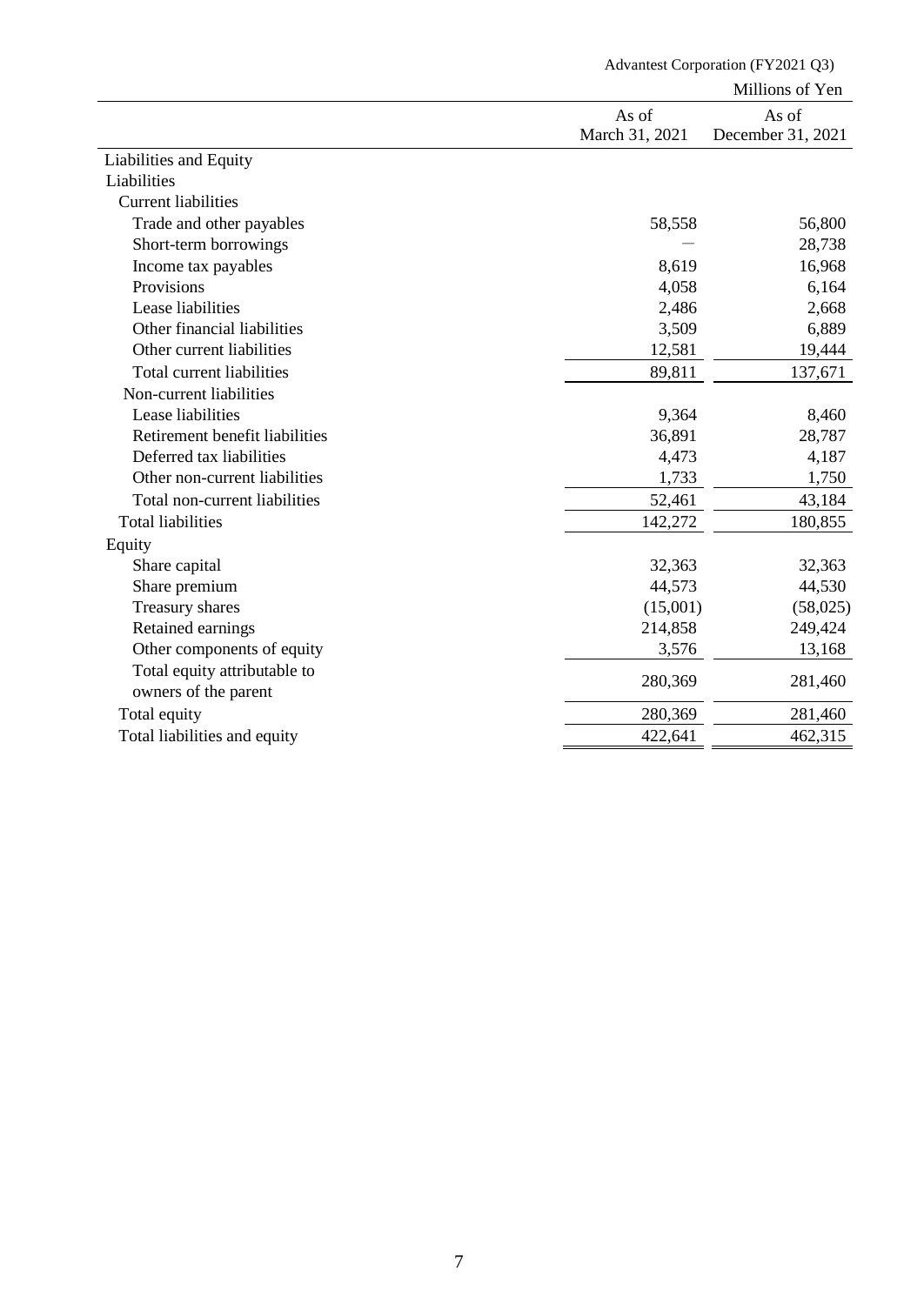(2) Condensed Consolidated Statement of Profit or Loss and Condensed Consolidated Statement of Comprehensive Income

Condensed Consolidated Statement of Profit or Loss

|                                                 |                                        | Millions of Yen                        |
|-------------------------------------------------|----------------------------------------|----------------------------------------|
|                                                 | Nine months ended<br>December 31, 2020 | Nine months ended<br>December 31, 2021 |
| Net sales                                       | 222,174                                | 300,067                                |
| Cost of sales                                   | (102, 364)                             | (130, 463)                             |
| Gross profit                                    | 119,810                                | 169,604                                |
| Selling, general and<br>administrative expenses | (76, 253)                              | (88, 471)                              |
| Other income                                    | 2,736                                  | 516                                    |
| Other expenses                                  | (115)                                  | (607)                                  |
| Operating income                                | 46,178                                 | 81,042                                 |
| Financial income                                | 858                                    | 422                                    |
| Financial expenses                              | (3,868)                                | (129)                                  |
| Income before income taxes                      | 43,168                                 | 81,335                                 |
| Income taxes                                    | (6,650)                                | (20, 442)                              |
| Net income                                      | 36,518                                 | 60,893                                 |
| Net income attributable to:                     |                                        |                                        |
| Owners of the parent                            | 36,518                                 | 60,893                                 |
| Earnings per share:                             | Yen                                    | Yen                                    |
| <b>Basic</b>                                    | 184.91                                 | 311.62                                 |
| Diluted                                         | 183.91                                 | 310.03                                 |
|                                                 |                                        |                                        |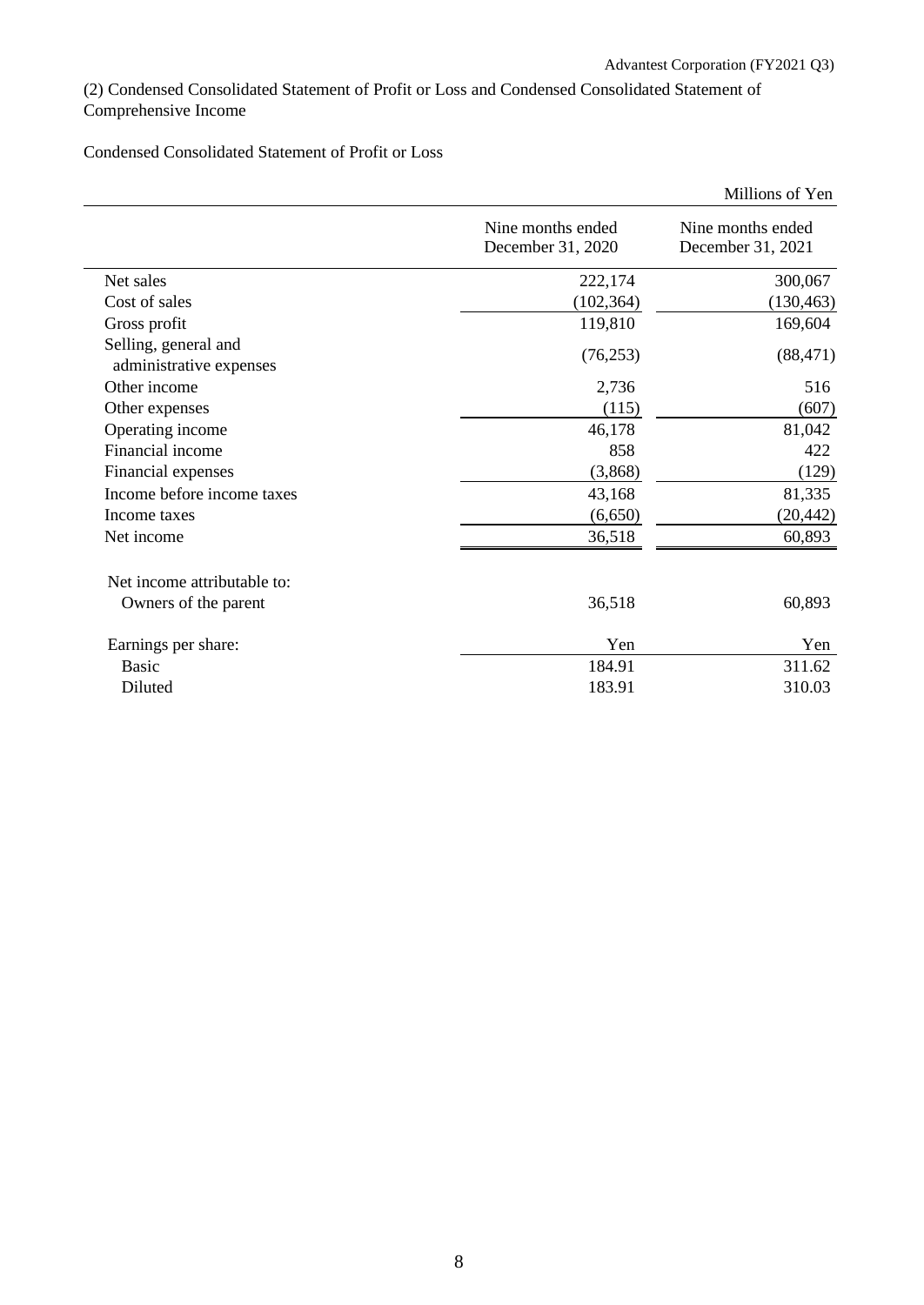## Advantest Corporation (FY2021 Q3) Millions of Yen

|                                                 | Three months ended<br>December 31, 2020 | Three months ended<br>December 31, 2021 |
|-------------------------------------------------|-----------------------------------------|-----------------------------------------|
| Net sales                                       | 78,072                                  | 112,077                                 |
| Cost of sales                                   | (37, 888)                               | (47, 226)                               |
| Gross profit                                    | 40,184                                  | 64,851                                  |
| Selling, general and<br>administrative expenses | (25,000)                                | (31,400)                                |
| Other income                                    | 90                                      | 172                                     |
| Other expenses                                  | (33)                                    | (57)                                    |
| Operating income                                | 15,241                                  | 33,566                                  |
| Financial income                                | 781                                     | 565                                     |
| Financial expenses                              | (2,174)                                 | (56)                                    |
| Income before income taxes                      | 13,848                                  | 34,075                                  |
| Income taxes                                    | (1,821)                                 | (8, 428)                                |
| Net income                                      | 12,027                                  | 25,647                                  |
| Net income attributable to:                     |                                         |                                         |
| Owners of the parent                            | 12,027                                  | 25,647                                  |
| Earnings per share:                             | Yen                                     | Yen                                     |
| <b>Basic</b>                                    | 61.29                                   | 132.50                                  |
| Diluted                                         | 60.97                                   | 131.91                                  |
|                                                 |                                         |                                         |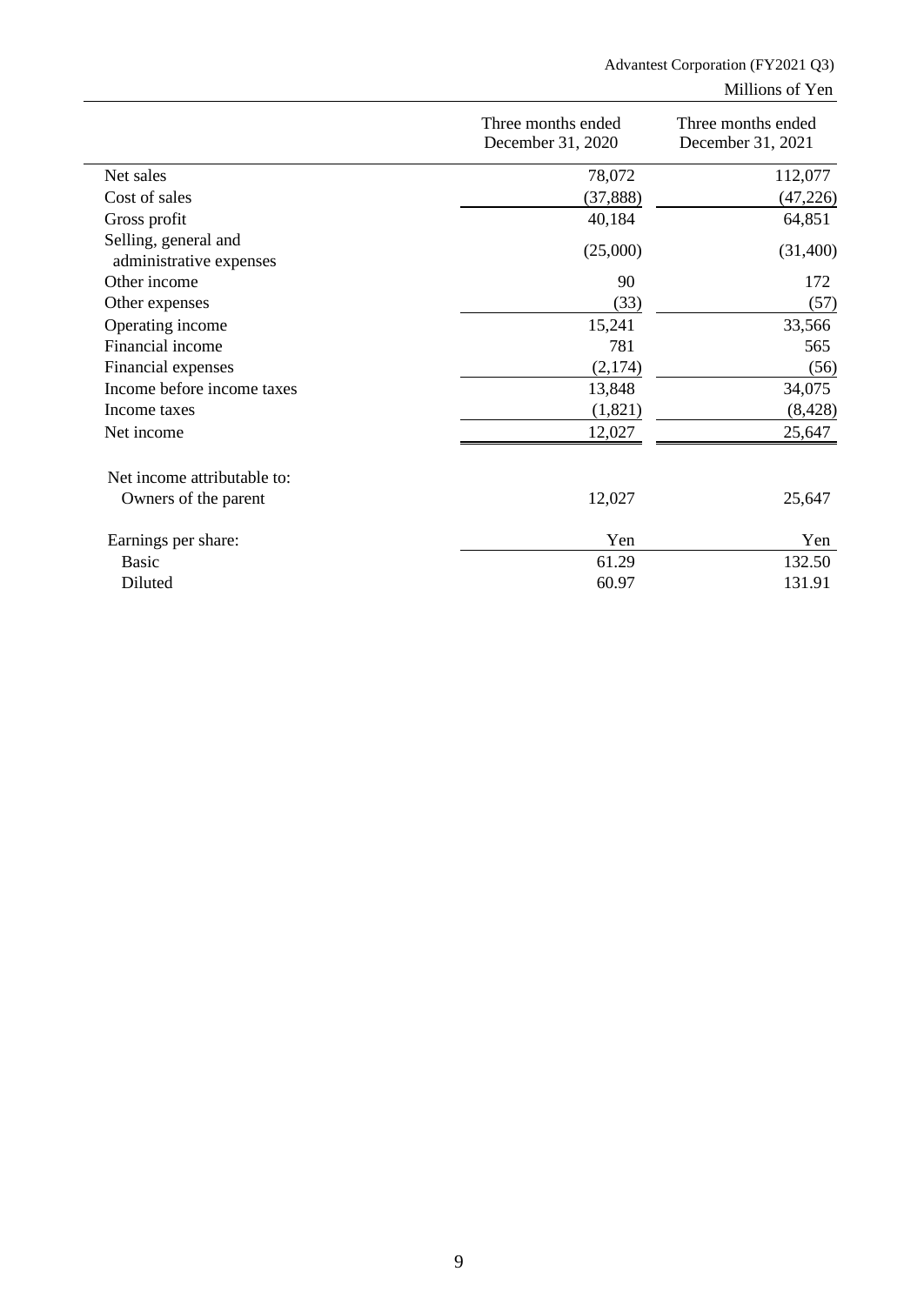|                                                               |                   | Millions of Yen   |
|---------------------------------------------------------------|-------------------|-------------------|
|                                                               | Nine months ended | Nine months ended |
|                                                               | December 31, 2020 | December 31, 2021 |
| Net income                                                    | 36,518            | 60,893            |
| Other comprehensive income (loss), net of tax                 |                   |                   |
| Items that will not be reclassified to profit or loss         |                   |                   |
| Net change in fair value measurements of equity instruments   | 664               | 5,347             |
| at fair value through other comprehensive income              |                   |                   |
| Items that may be subsequently reclassified to profit or loss |                   |                   |
| Exchange differences on translation of foreign operations     | (2,101)           | 4,314             |
| Total other comprehensive income (loss)                       | (1,437)           | 9,661             |
| Total comprehensive income for the period                     | 35,081            | 70,554            |
| Comprehensive income attributable to:                         |                   |                   |
| Owners of the parent                                          | 35,081            | 70,554            |
|                                                               |                   |                   |

# Condensed Consolidated Statement of Comprehensive Income

|                                                               |                    | Millions of Yen    |
|---------------------------------------------------------------|--------------------|--------------------|
|                                                               | Three months ended | Three months ended |
|                                                               | December 31, 2020  | December 31, 2021  |
| Net income                                                    | 12,027             | 25,647             |
| Other comprehensive income (loss), net of tax                 |                    |                    |
| Items that will not be reclassified to profit or loss         |                    |                    |
| Net change in fair value measurements of equity instruments   | 997                | 3,362              |
| at fair value through other comprehensive income              |                    |                    |
| Items that may be subsequently reclassified to profit or loss |                    |                    |
| Exchange differences on translation of foreign operations     | (674)              | 3,473              |
| Total other comprehensive income (loss)                       | 323                | 6,835              |
| Total comprehensive income for the period                     | 12,350             | 32,482             |
|                                                               |                    |                    |
| Comprehensive income attributable to:                         |                    |                    |
| Owners of the parent                                          | 12,350             | 32,482             |
|                                                               |                    |                    |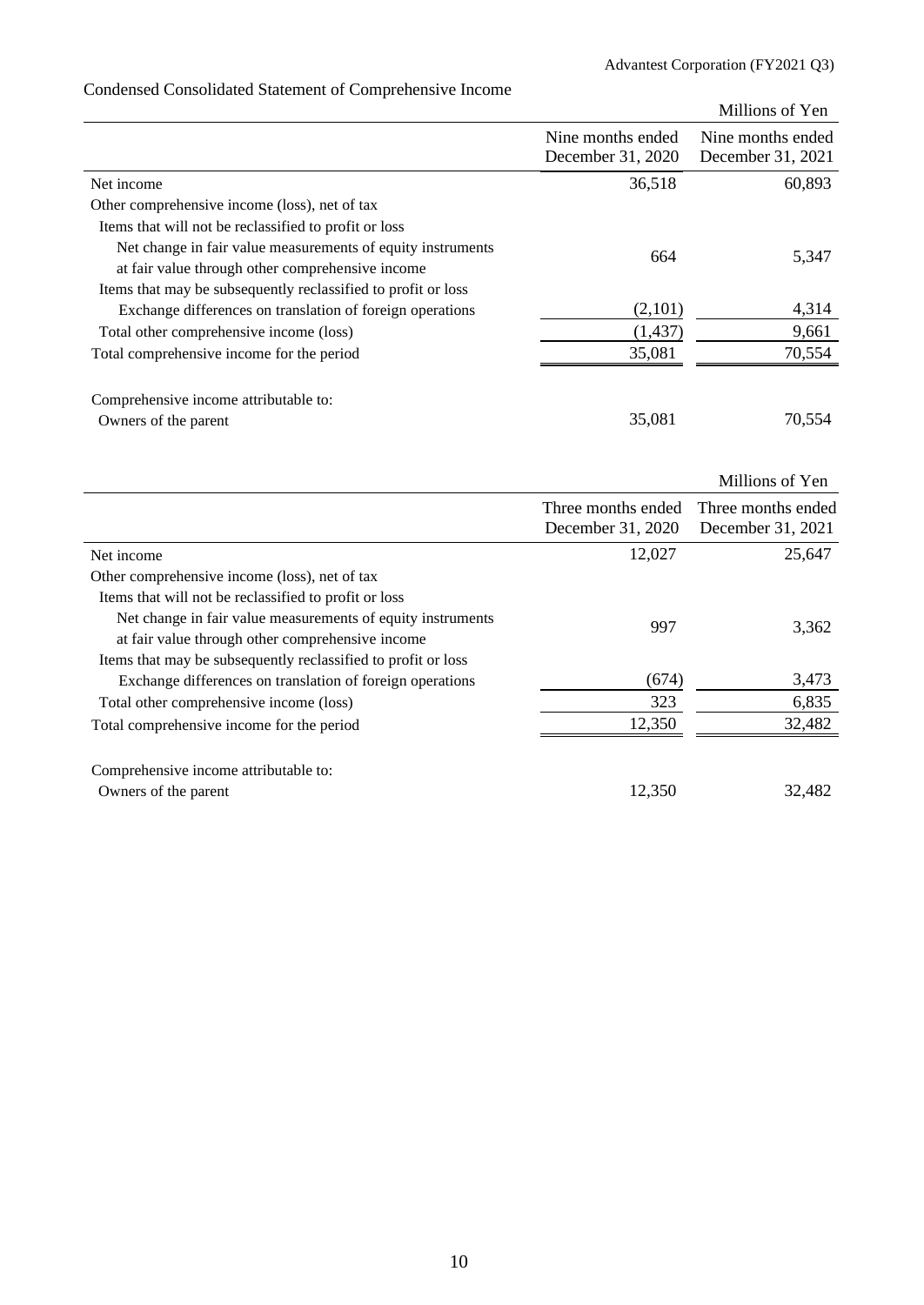## (3) Condensed Consolidated Statement of Changes in Equity

## Nine months ended December 31, 2020

|                                       |                         |                  |                    |                      |                                  |           | Millions of Yen |
|---------------------------------------|-------------------------|------------------|--------------------|----------------------|----------------------------------|-----------|-----------------|
|                                       |                         |                  |                    |                      |                                  |           |                 |
|                                       | <b>Share</b><br>capital | Share<br>premium | Treasury<br>shares | Retained<br>earnings | Other<br>components<br>of equity | Total     | Total<br>Equity |
| Balance as of April 1, 2020           | 32,363                  | 43,550           | (4,179)            | 159,803              | (85)                             | 231,452   | 231,452         |
| Net income                            |                         |                  |                    | 36,518               |                                  | 36,518    | 36,518          |
| Other comprehensive income            |                         |                  |                    |                      | (1, 437)                         | (1,437)   | (1,437)         |
| (loss), net of tax                    |                         |                  |                    |                      |                                  |           |                 |
| Total comprehensive income for        |                         |                  |                    | 36,518               | (1,437)                          | 35,081    | 35,081          |
| the period                            |                         |                  |                    |                      |                                  |           |                 |
| Purchase of treasury shares           |                         | (47)             | (13,947)           |                      |                                  | (13,994)  | (13,994)        |
| Disposal of treasury shares           |                         | (207)            | 2,037              | (867)                |                                  | 963       | 963             |
| <b>Dividends</b>                      |                         |                  |                    | (15,602)             |                                  | (15,602)  | (15,602)        |
| Share-based payments                  |                         | 774              |                    |                      |                                  | 774       | 774             |
| Total transactions with the<br>owners |                         | 520              | (11,910)           | (16, 469)            |                                  | (27, 859) | (27, 859)       |
| Balance as of December 31, 2020       | 32,363                  | 44,070           | (16,089)           | 179,852              | (1,522)                          | 238,674   | 238,674         |

## Nine months ended December 31, 2021

Millions of Yen

|                                              | Share<br>capital | <b>Share</b><br>premium | Treasury<br>shares | Retained<br>earnings | Other<br>components<br>of equity | Total     | Total<br>Equity |
|----------------------------------------------|------------------|-------------------------|--------------------|----------------------|----------------------------------|-----------|-----------------|
| Balance as of April 1, 2021                  | 32,363           | 44,573                  | (15,001)           | 214,858              | 3,576                            | 280,369   | 280,369         |
| Net income                                   |                  |                         |                    | 60,893               |                                  | 60,893    | 60,893          |
| Other comprehensive income                   |                  |                         |                    |                      | 9,661                            | 9,661     | 9,661           |
| (loss), net of tax                           |                  |                         |                    |                      |                                  |           |                 |
| Total comprehensive income for<br>the period |                  |                         |                    | 60,893               | 9,661                            | 70,554    | 70,554          |
| Purchase of treasury shares                  |                  | (43)                    | (45,711)           |                      |                                  | (45, 754) | (45, 754)       |
| Disposal of treasury shares                  |                  | (1,018)                 | 2,621              | (865)                |                                  | 738       | 738             |
| Cancellation of treasury shares              |                  |                         | 66                 | (66)                 |                                  |           |                 |
| Dividends                                    |                  |                         |                    | (25, 470)            |                                  | (25, 470) | (25, 470)       |
| Share-based payments                         |                  | 1,018                   |                    |                      |                                  | 1,018     | 1,018           |
| Other                                        |                  |                         |                    | 5                    |                                  | 5         | 5               |
| Transfer from other components               |                  |                         |                    | 69                   | (69)                             |           |                 |
| of equity to retained earnings               |                  |                         |                    |                      |                                  |           |                 |
| Total transactions with the<br>owners        |                  | (43)                    | (43,024)           | (26,327)             | (69)                             | (69, 463) | (69, 463)       |
| Balance as of December 31, 2021              | 32,363           | 44,530                  | (58,025)           | 249,424              | 13,168                           | 281,460   | 281,460         |
|                                              |                  |                         |                    |                      |                                  |           |                 |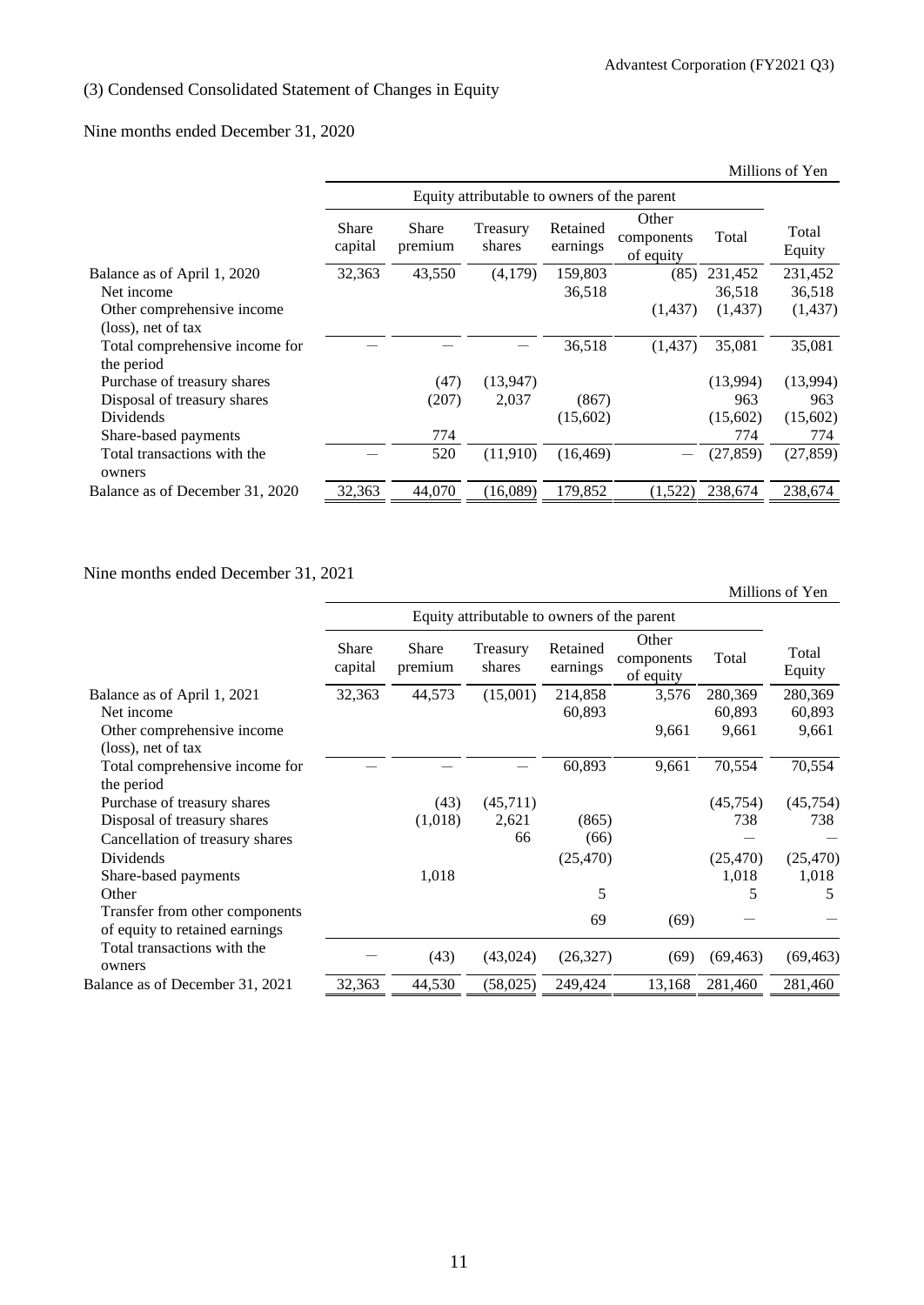(4)Condensed Consolidated Statement of Cash Flows

|                                                                  |                   | Millions of Yen   |
|------------------------------------------------------------------|-------------------|-------------------|
|                                                                  | Nine months ended | Nine months ended |
|                                                                  | December 31, 2020 | December 31, 2021 |
|                                                                  |                   |                   |
| Cash flows from operating activities:                            |                   |                   |
| Income before income taxes                                       | 43,168            | 81,335            |
| Adjustments to reconcile income before income taxes              |                   |                   |
| to net cash provided by (used in) operating activities:          |                   |                   |
| Depreciation and amortization                                    | 8,470             | 10,879            |
| Changes in assets and liabilities:                               |                   |                   |
| Trade and other receivables                                      | (7, 872)          | (2,093)           |
| Inventories                                                      | (5,763)           | (20,060)          |
| Trade and other payables                                         | (5,115)           | (2,260)           |
| Warranty provisions                                              | 156               | 2,087             |
| Deposits received                                                | 2,144             | 1,851             |
| Advance receipt                                                  | 1,099             | 6,413             |
| Retirement benefit liabilities                                   | 1,201             | (8,388)           |
| Other                                                            | (166)             | 874               |
| Subtotal                                                         | 37,322            | 70,638            |
| Interest and dividends received                                  | 128               | 53                |
| Interest paid                                                    | (136)             | (102)             |
| Income taxes paid                                                | (8, 879)          | (14,293)          |
| Net cash provided by (used in) operating activities              | 28,435            | 56,296            |
|                                                                  |                   |                   |
| Cash flows from investing activities:                            |                   |                   |
| Proceeds from sale of equity instruments                         |                   | 920               |
| Purchases of equity instruments                                  | (6, 817)          | (881)             |
| Proceeds from sale of debt instruments                           |                   | 404               |
| Purchases of property, plant and equipment                       | (8, 818)          | (11, 801)         |
| Purchases of intangible assets                                   | (571)             | (767)             |
| Proceed from transfer of business                                | 3,295             |                   |
| Acquisition of subsidiaries                                      | (156)             | (28,991)          |
| Other                                                            | 60                | (132)             |
|                                                                  |                   |                   |
| Net cash provided by (used in) investing activities              | (13,007)          | (41, 248)         |
| Cash flows from financing activities:                            |                   |                   |
| Increase (decrease) in short-term borrowings                     |                   | 28,468            |
| Proceeds from disposal of treasury shares                        | 989               | 726               |
| Purchases of treasury shares                                     | (14, 022)         | (45, 779)         |
| Dividends paid                                                   | (15, 392)         | (25,260)          |
| Payments for lease liabilities                                   | (1,697)           | (1,897)           |
| Other                                                            |                   |                   |
| Net cash provided by (used in) financing activities              | (30, 122)         | (43, 742)         |
| Net effect of exchange rate changes on cash and cash equivalents | (1,515)           | 1,243             |
|                                                                  |                   |                   |
| Net change in cash and cash equivalents                          | (16,209)          | (27, 451)         |
| Cash and cash equivalents at the beginning of period             | 127,703           | 149,164           |
| Cash and cash equivalents at the end of period                   | 111,494           | 121,713           |
|                                                                  |                   |                   |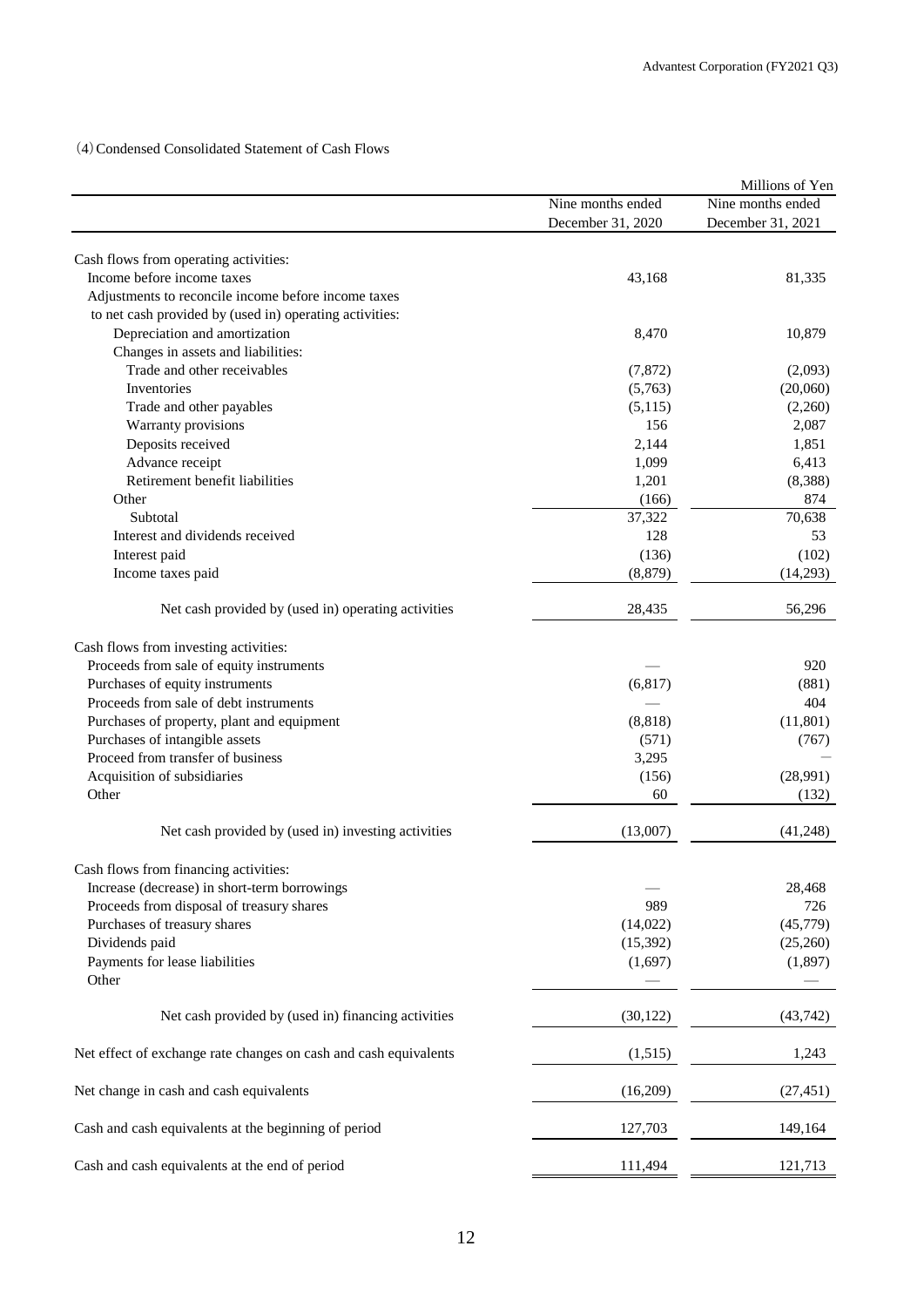## (5) Notes to the Condensed Consolidated Financial Statements

## (Notes on Going Concern): None

### (Segment Information)

## Nine months ended December 31, 2020

| Thing months ended December 31, $2020$<br>минону от теп                                       |                                                                         |                                           |                                    |                              |              |  |
|-----------------------------------------------------------------------------------------------|-------------------------------------------------------------------------|-------------------------------------------|------------------------------------|------------------------------|--------------|--|
|                                                                                               | Semiconductor<br>and Component<br><b>Test System</b><br><b>Business</b> | Mechatronics<br>System<br><b>Business</b> | Services,<br>Support and<br>Others | Elimination<br>and Corporate | Consolidated |  |
| Net sales                                                                                     |                                                                         |                                           |                                    |                              |              |  |
| Net sales to unaffiliated customers                                                           | 141,531                                                                 | 30,110                                    | 50,533                             |                              | 222,174      |  |
| Inter-segment sales                                                                           | 520                                                                     |                                           |                                    | (520)                        |              |  |
| Total                                                                                         | 142,051                                                                 | 30,110                                    | 50,533                             | (520)                        | 222,174      |  |
| Segment income (loss)<br>(operating income (loss) before<br>share-based compensation expense) | 41,069                                                                  | 4,773                                     | 8,095                              | (6,740)                      | 47,197       |  |
| Adjustment:<br>Share-based compensation expense                                               |                                                                         |                                           |                                    |                              | (1,019)      |  |
| Operating income                                                                              |                                                                         |                                           |                                    |                              | 46,178       |  |
| Financial income                                                                              |                                                                         |                                           |                                    |                              | 858          |  |
| Financial expenses                                                                            |                                                                         |                                           |                                    |                              | (3,868)      |  |
| Income before income taxes                                                                    |                                                                         |                                           |                                    |                              | 43,168       |  |

Nine months ended December 31, 2021 Millions of Yen

| $\frac{1}{1}$ and monthly ended December 91, 2021                                             |                                                                         |                                           |                                    |                              |              |  |
|-----------------------------------------------------------------------------------------------|-------------------------------------------------------------------------|-------------------------------------------|------------------------------------|------------------------------|--------------|--|
|                                                                                               | Semiconductor<br>and Component<br><b>Test System</b><br><b>Business</b> | Mechatronics<br>System<br><b>Business</b> | Services,<br>Support and<br>Others | Elimination<br>and Corporate | Consolidated |  |
| Net sales                                                                                     |                                                                         |                                           |                                    |                              |              |  |
| Net sales to unaffiliated customers                                                           | 207,564                                                                 | 31,840                                    | 60,663                             |                              | 300,067      |  |
| Inter-segment sales                                                                           | 66                                                                      |                                           |                                    | (66)                         |              |  |
| Total                                                                                         | 207,630                                                                 | 31,840                                    | 60,663                             | (66)                         | 300,067      |  |
| Segment income (loss)<br>(operating income (loss) before<br>share-based compensation expense) | 74,402                                                                  | 4,930                                     | 12,493                             | (9,576)                      | 82,249       |  |
| Adjustment:<br>Share-based compensation expense                                               |                                                                         |                                           |                                    |                              | (1,207)      |  |
| Operating income                                                                              |                                                                         |                                           |                                    |                              | 81,402       |  |
| Financial income                                                                              |                                                                         |                                           |                                    |                              | 422          |  |
| Financial expenses                                                                            |                                                                         |                                           |                                    |                              | (129)        |  |
| Income before income taxes                                                                    |                                                                         |                                           |                                    |                              | 81,335       |  |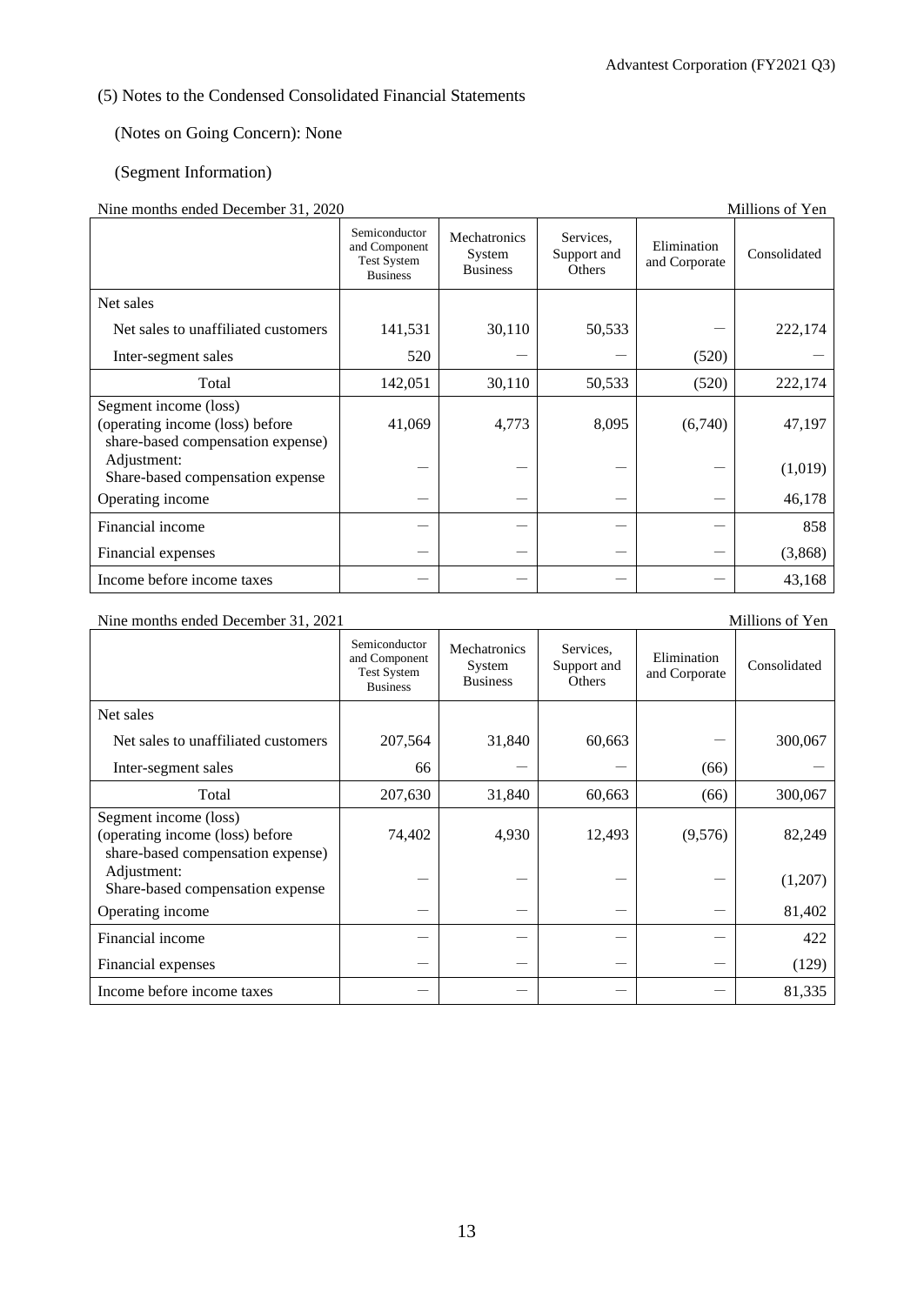### Advantest Corporation (FY2021 Q3)

### Three months ended December 31, 2020

|                                                                                               | Semiconductor<br>and Component<br><b>Test System</b><br><b>Business</b> | Mechatronics<br>System<br><b>Business</b> | Services.<br>Support and<br>Others | Elimination<br>and Corporate | Consolidated |
|-----------------------------------------------------------------------------------------------|-------------------------------------------------------------------------|-------------------------------------------|------------------------------------|------------------------------|--------------|
| Net sales                                                                                     |                                                                         |                                           |                                    |                              |              |
| Net sales to unaffiliated customers                                                           | 52,032                                                                  | 9,729                                     | 16,311                             |                              | 78,072       |
| Inter-segment sales                                                                           | 186                                                                     |                                           |                                    | (186)                        |              |
| Total                                                                                         | 52,218                                                                  | 9,729                                     | 16,311                             | (186)                        | 78,072       |
| Segment income (loss)<br>(operating income (loss) before<br>share-based compensation expense) | 16,257                                                                  | 1,126                                     | 1,130                              | (2,856)                      | 15,657       |
| Adjustment:<br>Share-based compensation expense                                               |                                                                         |                                           |                                    |                              | (416)        |
| Operating income                                                                              |                                                                         |                                           |                                    |                              | 15,241       |
| Financial income                                                                              |                                                                         |                                           |                                    |                              | 781          |
| Financial expenses                                                                            |                                                                         |                                           |                                    |                              | (2,174)      |
| Income before income taxes                                                                    |                                                                         |                                           |                                    |                              | 13,848       |

#### Three months ended December 31, 2021 Millions of Yen

Semiconductor and Component Test System Business Mechatronics System Business Services, Support and **Others** Elimination Elimination Consolidated<br>and Corporate Consolidated Net sales Net sales to unaffiliated customers 80,252 10,896 20,929 - 112,077 Inter-segment sales  $18$   $(18)$ Total  $80,270$  10,896 20,929 (18) 112,077 Segment income (loss) (operating income (loss) before share-based compensation expense) 30,806 1,933 4,795 (3,514) 34,020 Adjustment:  $S<sub>h</sub>$  -  $S<sub>h</sub>$  -  $S<sub>h</sub>$  -  $S<sub>h</sub>$  -  $S<sub>h</sub>$  -  $S<sub>h</sub>$  -  $S<sub>h</sub>$  -  $S<sub>h</sub>$  -  $S<sub>h</sub>$  -  $S<sub>h</sub>$  -  $S<sub>h</sub>$  -  $S<sub>h</sub>$  -  $S<sub>h</sub>$  -  $S<sub>h</sub>$  -  $S<sub>h</sub>$  -  $S<sub>h</sub>$  -  $S<sub>h</sub>$  - Operating income - - - - 33,566 Financial income - - - - 565 Financial expenses  $(56)$ Income before income taxes  $34,075$ 

(Notes)

- 1. Advantest uses the operating income (loss) before share-based compensation expense for management's analysis of business segment results.
- 2. Share-based compensation expense represents expenses for stock options, performance-based stock remuneration expense and restricted stock compensation expense.
- 3. Segment income (loss) is presented on the basis of operating income (loss) before share-based compensation expense.
- 4. Inter-segment sales are based on market prices.
- 5. Adjustments to segment income (loss) in Corporate principally represent corporate general and administrative expenses and research and development expenses related to fundamental research activities that are not allocated to operating segments.
- 6. For the mechatronics system business, (Y) 2,451 million income is included for the nine months ended December 31, 2020. This is due to the transfer of probe card business on July 30, 2020.